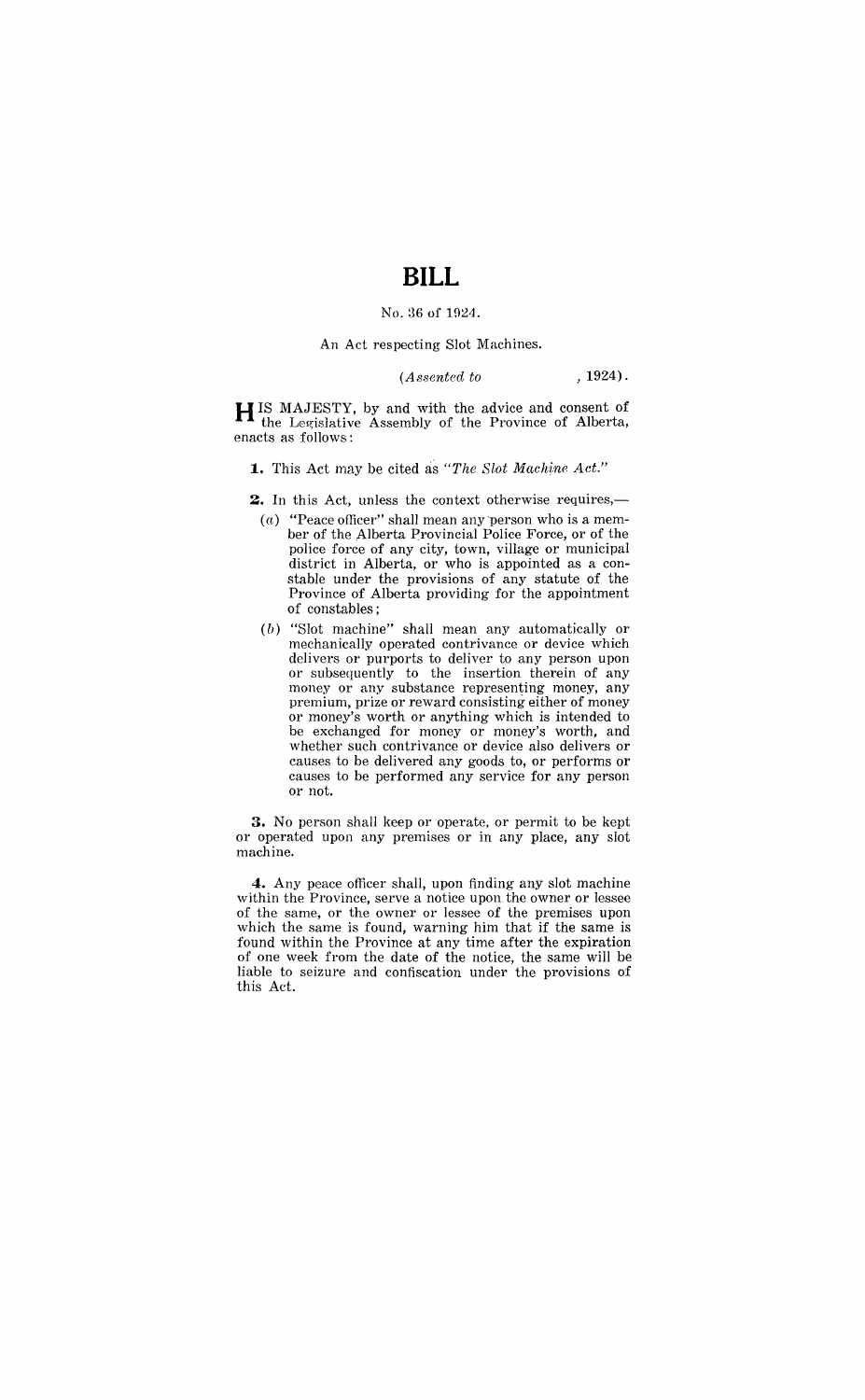**5.** If any slot machine in respect of which a notice has been given pursuant to section 4 hereof is found within the Province at any time after the expiration of one week from the giving of such notice every peace officer is empowered to seize such slot machine and the same to bring before a justice of the peace who shall thereupon issue a summons addressed to the person or persons in whose apparent possession the same was in at the time of seizure, calling upon such person at the time and place therein mentioned to shew cause why the same should not be confiscated; and unless the justice of the peace is then satisfied that the same is not a slot machine, he shall proceed to make an order that such machine shall be confiscated to His Majesty, to be disposed of as the Attorney General may direct, and shall have power to make such order, whether or' not the person summoned is the owner or lessee of or otherwise entitled to the lawful possession of the said machine.

**6.** This Act shall come into force upon proclamation.